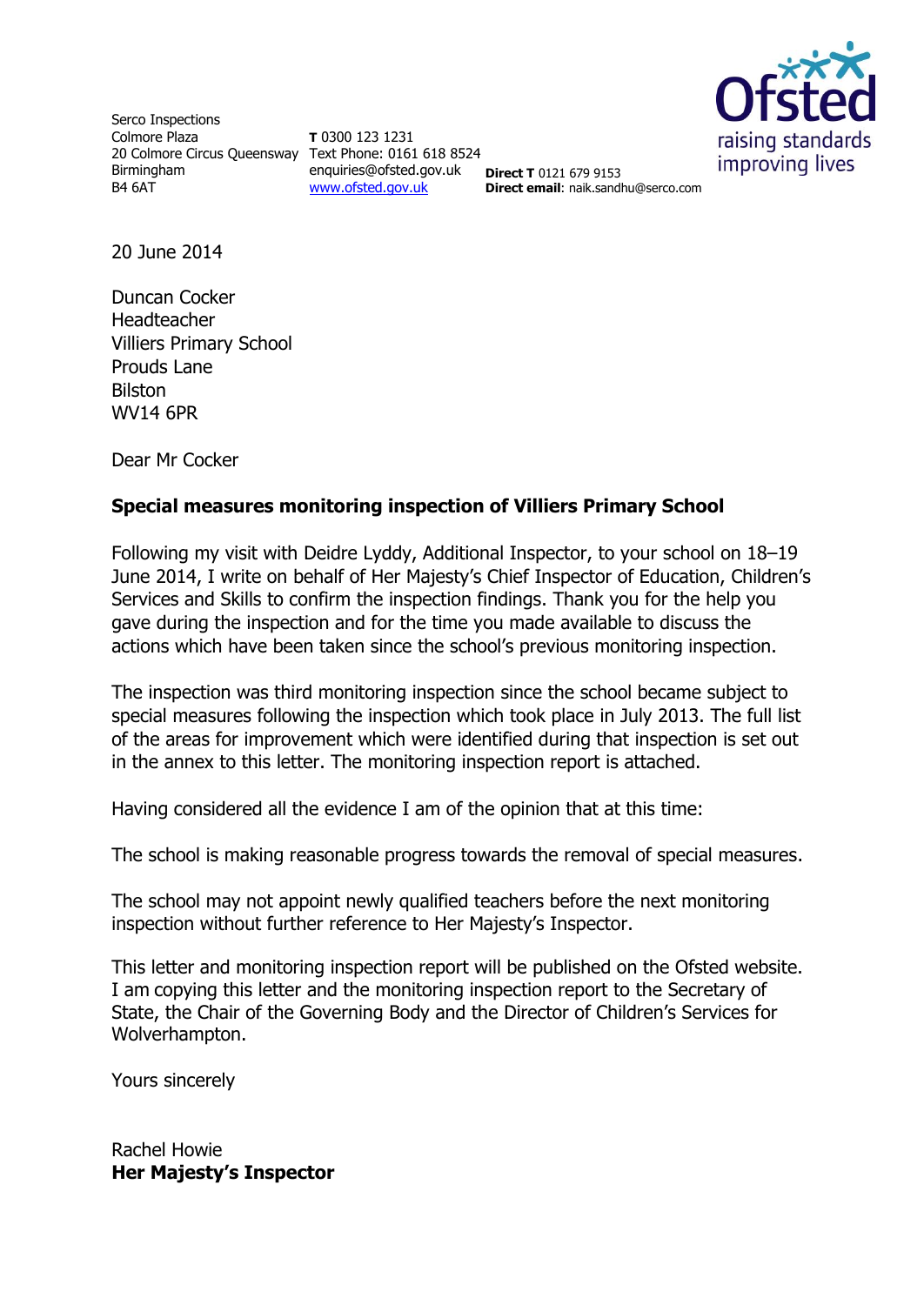# **Annex**



### **The areas for improvement identified during the inspection which took place in July 2013**

- **Rapidly improve teaching so that none is inadequate and much more is good or better** by ensuring that teachers:
	- are precise about what they want each group of pupils to learn and how they are going to check how successful they have been
	- make accurate use of information about what pupils already know and can do to plan work which challenges all groups of pupils and helps learning to move at a brisk pace
	- use time more efficiently in lessons so that pupils spend more time actively engaged in, and making decisions about their own learning
	- plan more lessons that excite pupils and engage their curiosity
	- use teaching assistants and other adults more effectively, so none of their time is wasted, and check that their support is helping pupils make better progress
	- use marking to inform pupils about how well they are doing against their targets and what they need to do to improve their work.
- $\blacksquare$  Raise standards in reading and writing by:
	- ensuring that the teaching of phonics (letters and their sounds) is more closely matched to pupils' abilities and moves learning on more quickly
	- provide more opportunities for pupils to practise and develop the skills of writing at length in different subjects.
- Improve achievement in the Early Years Foundation Stage by ensuring that teachers provide appropriate opportunities for children to explore and develop their own ideas.
- **IMPROVE LEADERSHIP and management and increase the pace of school improvement by:** 
	- implementing more rigorous checks on the accuracy of assessments of attainment and progress made by teachers in all year groups
	- improving the accuracy of school self-evaluation by rigorously analysing all available information
	- implementing more rigorous checks on teaching that focus on how successful teaching is at moving learning on and how the teacher can improve their practice
	- improving the attendance of pupils, working with families to reduce the number of pupils who are absent for more than 15% of sessions.
- $\blacksquare$  Improve governance by ensuring that members of the governing body:
	- are better informed about the school's performance
	- use the information to set more challenging targets for improvement
	- actively check that improvements that are detailed in development plans are having the intended effect on pupils' achievement and wellbeing
	- make regular checks on all welfare requirements for the Early Years Foundation Stage.
- An external review of governance should be undertaken to assess how this aspect of leadership and management should be improved.

# **Report on the third monitoring inspection on 18–19 June 2014**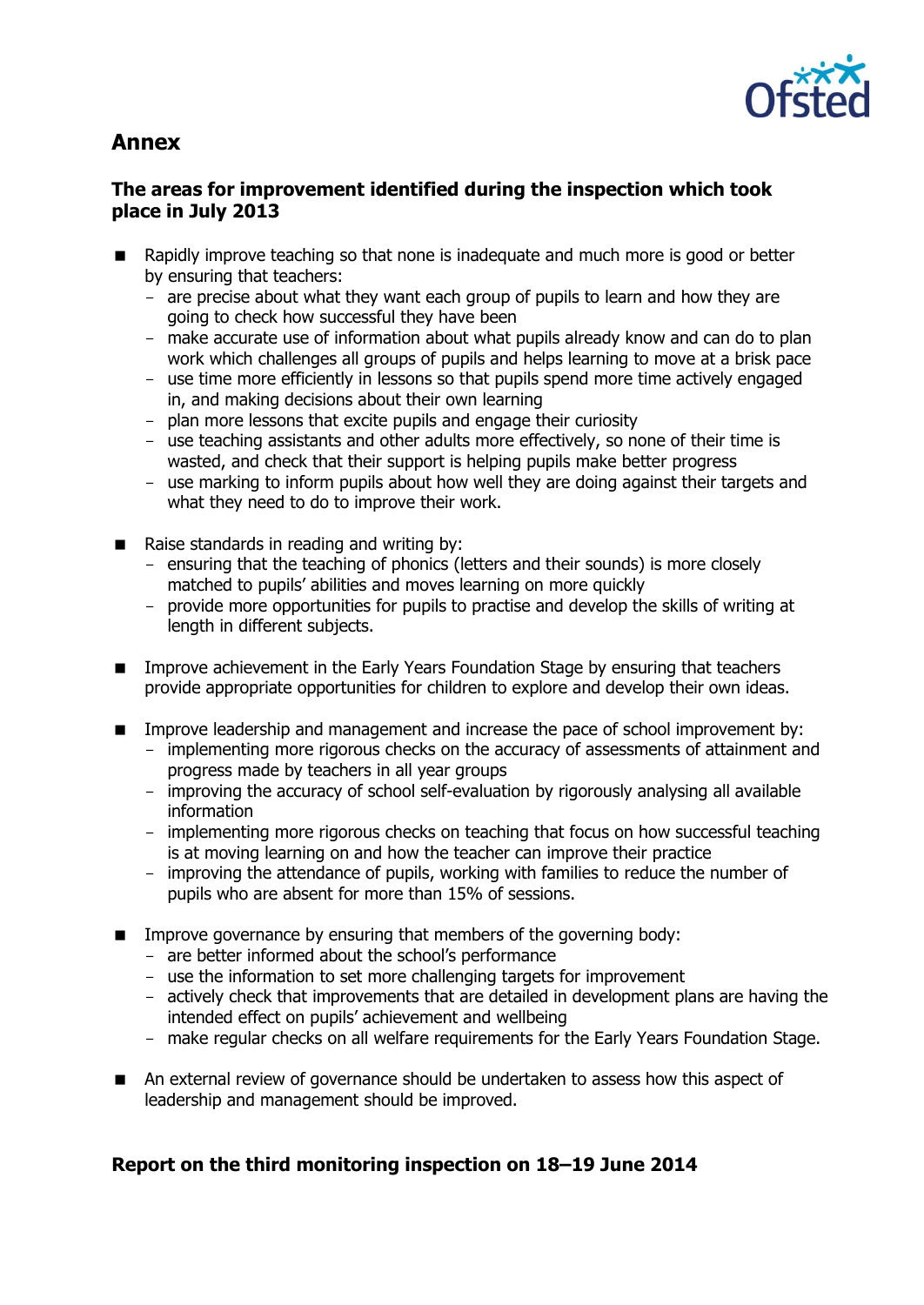

# **Evidence**

Inspectors observed the school's work and scrutinised a number of documents, including information about pupils' achievement and records of the checks made on the quality of teaching. Five of the lesson observations were conducted jointly with the deputy headteacher. Inspectors met with the headteacher and senior leaders, a group of staff, three representatives from the governing body and a local authority representative. In addition to this, inspectors spoke to groups of pupils, talked to some parents at the beginning of the school day and spoke on the telephone with a member of the governing body.

# **Context**

Since the second monitoring inspection a new deputy headteacher has taken up post. Two teaching assistants have been appointed, one to work in a Reception class and one in Year 2. One teacher has returned from maternity leave. Three teachers will be leaving the school in July.

#### **Achievement of pupils at the school**

Pupils' progress has continued to improve in most year groups, with an increasing proportion of pupils making the progress that is expected nationally and some making faster progress. Progress in mathematics in Key Stage 1 and progress in writing in Year 6 have been particularly strong since the last monitoring visit. However, it is still inconsistent between classes and subjects and many pupils' standards remain below the levels expected for their age. Rates of progress differ across the school because of variations in teaching. Accelerating progress further remains a key priority for the school.

Progress in writing is improving because pupils are writing more regularly and at greater length. However, teachers do not routinely make sure pupils go back and improve their writing in response to the advice they give.

Increasing numbers of children in the Reception classes are making good progress. The school's information, which has been checked by the local authority, shows that the proportion of children on track to reach the expected standard at the end of the year is above the national average. The progress of children in Nursery is improving but not as rapidly as that seen in the Reception classes.

The proportion of pupils on track to reach the expected standard in the phonics check in Year 1 has doubled compared with last year. This is as a result of improved teaching.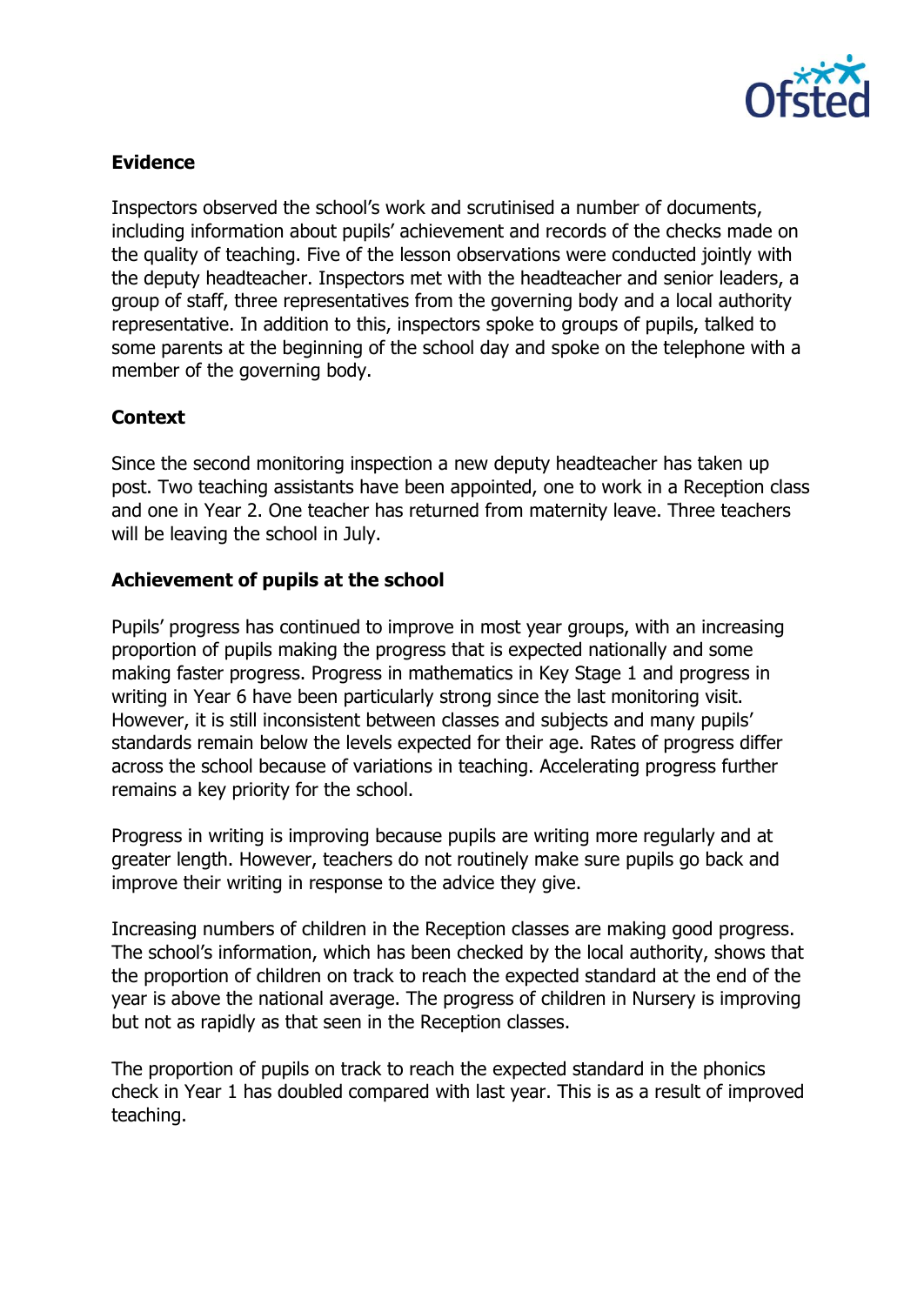

Leaders are tracking pupils' progress and attainment regularly. As a result of effective training, teachers are assessing pupils' abilities more accurately. Regular reviews of pupils' progress with teachers are well established and this is ensuring that any pupils making insufficient progress are identified quickly. However, the summary of achievement data for different groups of pupils that was presented to Her Majesty's Inspector during the inspection contained some errors. This made it difficult for senior leaders to easily demonstrate the improvements that were evident in pupils' books and in observations of teaching.

# **Quality of teaching**

The quality of teaching continues to improve. This is as a result of effective training and regular feedback from senior leaders.

All teachers have a clear understanding that they must plan appropriate work for pupils of different abilities. Some teachers are more skilled at this than others. Where learning is most effective, work is set at the right level of difficulty and teachers regularly check how well pupils are progressing with tasks and move them on to more difficult work as soon as they are ready. In these lessons, learning is well paced and resources are used effectively to engage and support pupils. In addition pupils know what they need to do to be successful. For example, in one lesson observed, pupils made a list of things they would need to do to add together coins. This enabled them to make good progress. Pupils say that lessons are becoming more fun and that they more often enjoy them.

Where learning is slower the questions teachers use do not sufficiently challenge or probe pupils' thinking. Additionally, teachers do not give pupils enough thinking time and provide the answer too quickly.

Senior leaders have implemented an effective structure for the teaching of reading. Progress in reading is improving because pupils are increasingly provided with precise tasks that develop specific reading skills. Pupils told inspectors that these lessons introduced them to books and authors that they would not usually read.

In most classes teaching assistants are being effectively deployed. Teachers' planning indicates which groups of pupils teaching assistants will work with. Where learning is most effective, teaching assistants know precisely what pupils should achieve by the end of the lesson and use effective questions to guide pupils through their learning.

The quality of teaching in Reception is good and an increasing proportion of pupils are making good progress. Children's progress in Nursery is slower because teaching has not been good enough over a sustained period of time. The Early Years Foundation Stage outdoor learning area has improved since the last monitoring inspection and the equipment that has been installed provides a range of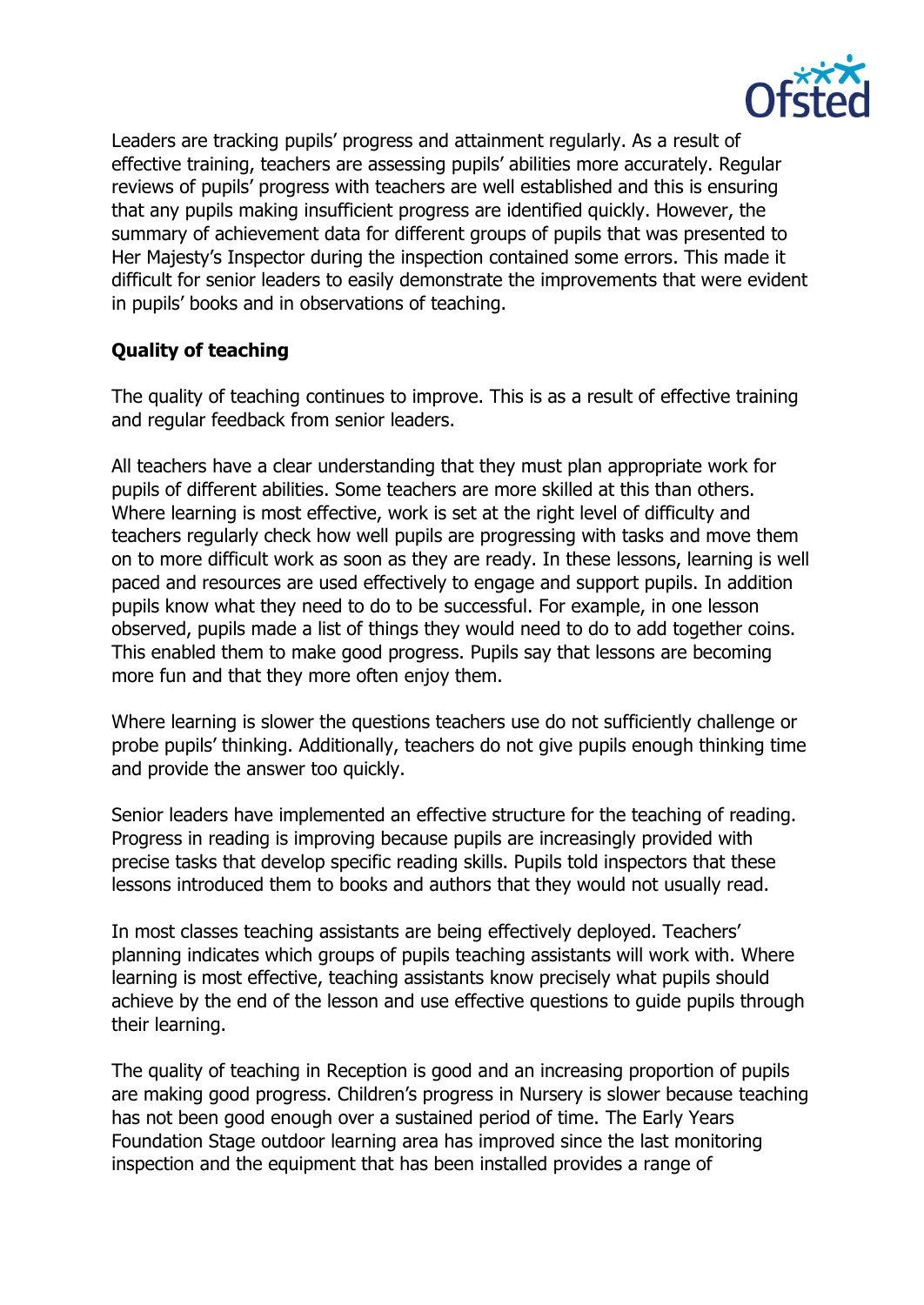

opportunities for children's physical development to be improved, although children do not yet have access to a sufficiently wide range of outdoor activities. Teaching assistants in Reception help children to learn new things through careful and precise questioning. However, in Nursery the balance between assessing children's development and supporting their learning has not been achieved.

Teachers' marking has improved and in most classes pupils are provided with helpful and precise guidance. However, this is not having enough impact on progress because pupils are rarely acting on this advice by improving or correcting their work. Teachers' expectations of pupils' handwriting and presentation are too low and many work books are scruffy because pupils do not try their best with their written work.

#### **Behaviour and safety of pupils**

Pupils are polite and sensible when they move around the school and are courteous to staff and visitors. Playtimes are well supervised and pupils enjoy the range of activities that are available and play well together. Some pupils told Her Majesty's Inspector that they have concerns about football games dominating the playground. In lessons, low-level disruption remains uncommon and teaching is increasingly engaging pupils' interest. As a result, pupils are more enthusiastic about their learning than at the time of the last monitoring inspection.

Attendance continues to be above average and the number of pupils who are persistently absent has reduced. This is because the systems for following up absence are effective and the rewards for good attendance motivate the pupils.

#### **The quality of leadership in and management of the school**

Leadership and management continue to improve. Together, the headteacher and the new deputy headteacher have taken control of the improvement of the school and are less reliant on external support. They have a clear ambition and vision for the school. The collective determination to improve remains a positive feature of this school. Additional external help is sought where leaders assess it is required. For example, senior leaders visited a local school to learn from good practice in phonics teaching. Improvements have been made as a result.

Senior leaders continue to make regular checks on the quality of teaching and are basing their judgements on a wider range of evidence then at the time of the last inspection. They have an accurate view of the areas that still need to improve. The deputy headteacher is forensic in her analysis of teaching and has added an increased sense of urgency to the pace of improvement. The skills of other senior leaders are improving and are adding strength to the leadership and its capacity for improvement. Detailed feedback after lesson observations is helping teachers to improve their practice. Senior leaders are getting better at going back more quickly to check that their advice has been followed and that appropriate improvements